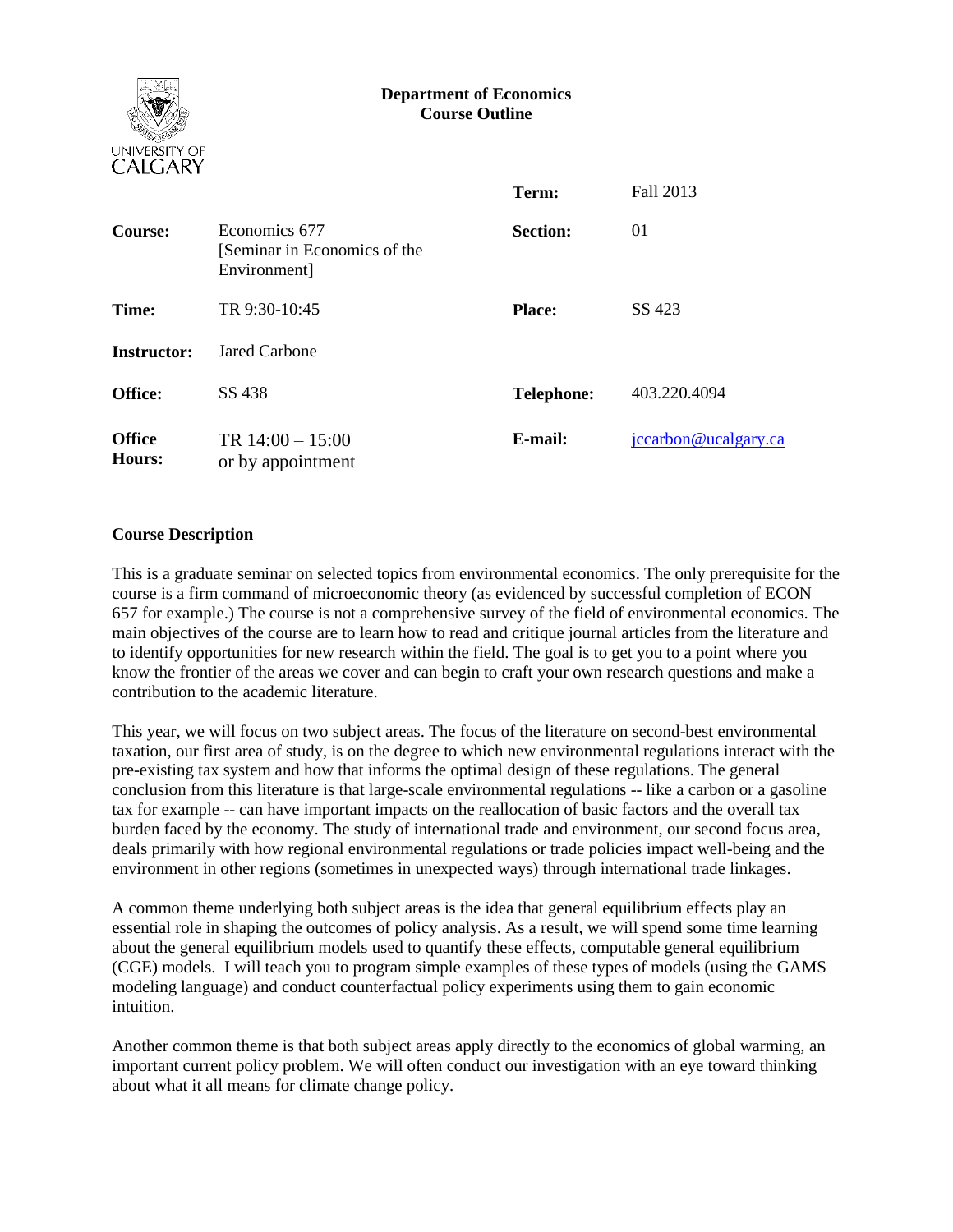## **Course Materials**

There is no required textbook or reading packet for this course. Course readings will be made available through the course website or in class. You may find the following books to be useful reference materials.

Baumol, William J. and Wallace E. Oates, The Theory of Environmental Policy, 2nd edition, Cambridge University Press, 1988.

Kolstad, Charles, Environmental Economics, Oxford University Press, New York, 2010.

Freeman, A. Myrick, The Measurement of Environmental and Resource Values: Theory and Methods, 2nd edition, Resources for the Future, Washington DC, 2003.

Perman, Common, Mcgilvray and Ma, Natural Resource and Environmental Economics, 3rd edition, Addison Wesley, 2003.

#### **Course Requirements**

Final grades will be based on class participation (20%), homework assignments (40% collectively) and a final exam (40%). Homework will consist of three major computer assignments to learn the numerical modeling concepts. It is critical that you do all of the assigned reading before each class meeting and participate in class discussions. The final exam will be a 24-hour take-home exam that takes place during the exam period.

**Computer Assignments** -- You will complete three major computer assignments over the course of the term. Typically, I will present some computer modeling concepts in the lectures leading up to the assignment and the homework will require you work on the computer to reproduce or extend some of the manipulations I showed you in lecture. You will email me your GAMS code along with a short written explanation of your results on the assigned due date. So, for example, I will show you in lecture how to construct a computer model in which to simulate the effects of an environmental tax. I will post on the course website the GAMS code responsible for setting up the basic model and then, as your homework assignment, ask you to reproduce the tax experiment on your own and analyze the results. Alternatively, I may ask you to change one assumption of the model on your own and see how it affects the results of the tax experiment.

#### **Course Outline and Readings**

See the course website: [http://people.ucalgary.ca/~jccarbon/econ\\_677/](http://people.ucalgary.ca/~jccarbon/econ_677/)

Tests and final exams are marked on a numerical (percentage) basis, then converted to letter grades. The course grade is then calculated using the weights indicated above. As a guide to determining standing, these letter grade equivalences will generally apply:

| $A+$ | 97-100  | В            | 83-87 | $\mathbb{C}$ | 70-73     |
|------|---------|--------------|-------|--------------|-----------|
| А    | 93-97   | В-           | 80-83 | $1+$         | 65-70     |
| A-   | $90-93$ | $($ +        | 77-80 | Ð            | $60 - 65$ |
| $R+$ | 87-90   | $\mathbf{C}$ | 73-77 | н            | < 60      |